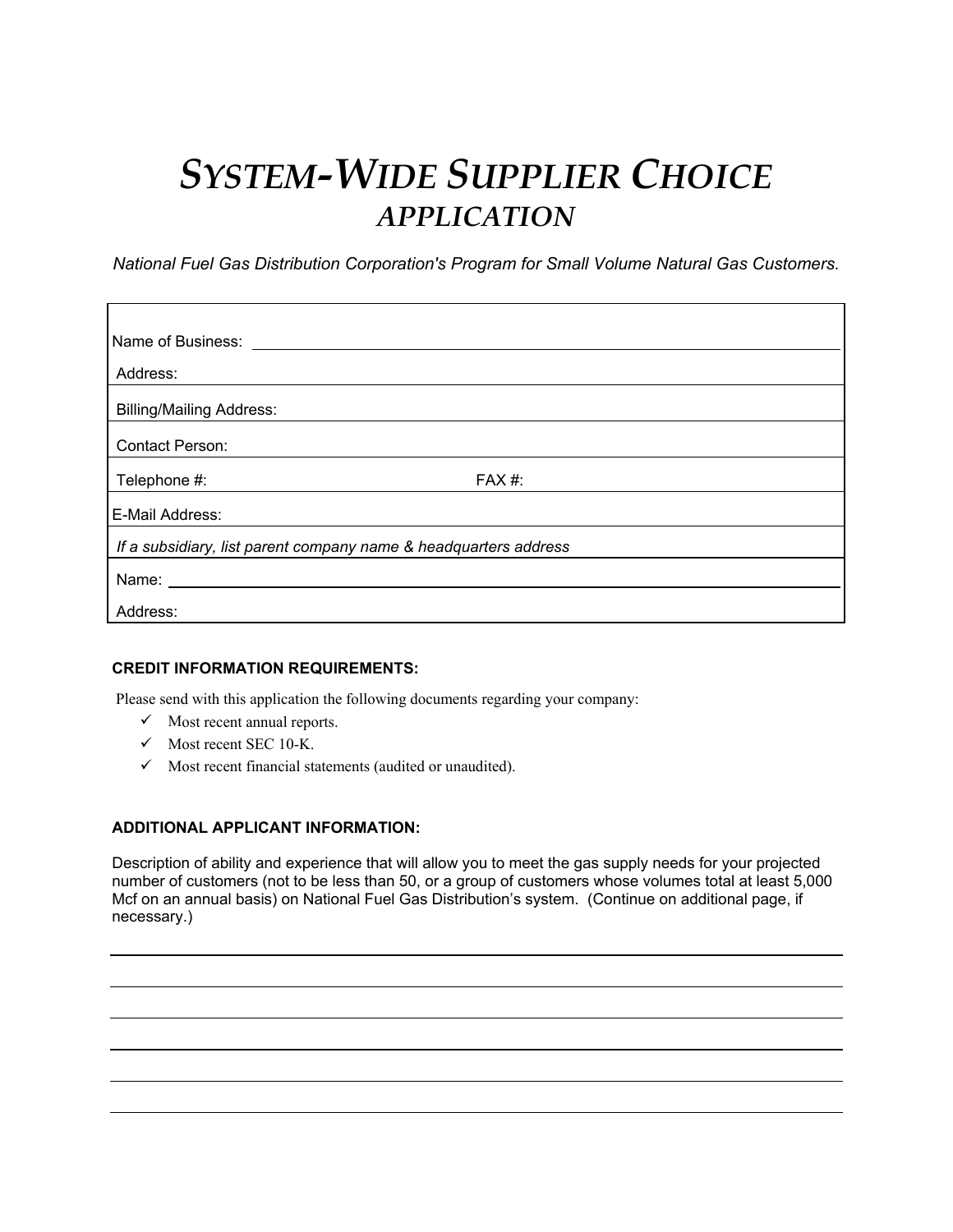Description of ability and experience for managing transportation/storage capacity in order to make deliveries to your projected number of customers on National Fuel Gas Distribution's system. (Continue on additional page, if necessary.)

Please include a list of upstream pipeline contracts that you currently manage.

There are two (2) billing choices available for your customers. Please choose one of the following:

- $\Box$  1. We will bill our customers for gas supply charges while National Fuel Gas Distribution Corporation will bill my customers for transportation charges.
- $\Box$  2. We would like National Fuel Gas Distribution Corporation to provide a single bill to our customers for both their gas supply service charges and transportation charges.

If you choose No. 1 above, please include a description of your internal/external means or plans to meet the billing needs of your projected number of residential customers. (Continue on additional page, if necessary.) Please provide a sample of your proposed customer bill.

Please provide a description of your means or plans to be able to respond to customer complaints and/or disputes. (Continue on additional page, if necessary.)